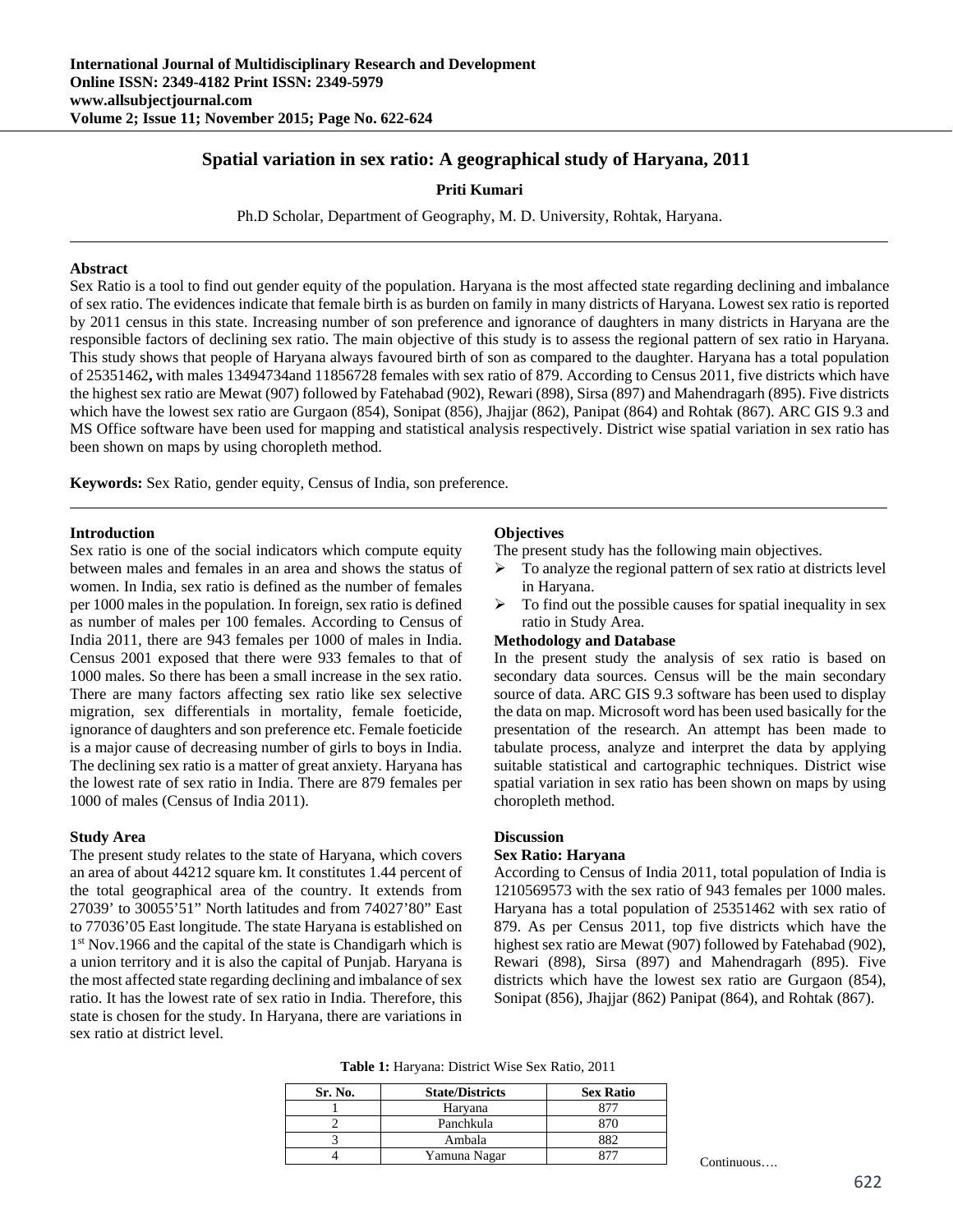| 5  | Kurukshetra  | 889 |
|----|--------------|-----|
| 6  | Kaithal      | 880 |
| 7  | Karnal       | 886 |
| 8  | Panipat      | 861 |
| 9  | Sonipat      | 853 |
| 10 | Jind         | 870 |
| 11 | Fatehabad    | 903 |
| 12 | <b>Sirsa</b> | 896 |
| 13 | Hisar        | 871 |
| 14 | Bhiwani      | 884 |
| 15 | Rohtak       | 868 |
| 16 | Jhajjar      | 861 |
| 17 | Mahendragarh | 894 |
| 18 | Rewari       | 898 |
| 19 | Gurgaon      | 853 |
| 20 | Mewat        | 906 |
| 21 | Faridabad    | 871 |
| 22 | Palwal       | 879 |

Source: - Primary Census Abstract, Census of India, 2011.

**Table 2:** Haryana: Spatial Pattern of Sex Ratio

| Categories                   | <b>No. of Districts</b> | <b>Name of Districts</b>                                                                          |
|------------------------------|-------------------------|---------------------------------------------------------------------------------------------------|
| High Sex Ratio (900-925)     |                         | Mewat. Fatehabad                                                                                  |
| Moderate Sex Ratio (875-900) | 10                      | Rewari, Sirsa, Mahendragarh, Kurukshetra, Karnal, Bhiwani, Ambala, Kaithal, Palwal, Yamuna Nagar, |
| Low Sex Ratio $(850-875)$    |                         | Hisar, Faridabad, Panchkula, Jind, Rohtak, Panipat, Jhajjar, Sonipat, Gurgaon.                    |
| $-111$                       |                         |                                                                                                   |

**Source:-** Table 1

### **Areas having High Sex Ratio (900-925)**

District Mewat and Fatehabad are included in this category. Sex ratio in these districts is 906 and 903 females per 1000 males respectively which are above state average (877 females per 1000 males).

# **Areas having Moderate Sex Ratio (875-900)**

Ten districts have been included in this category namely Rewari (898), Sirsa (896), Mahendragarh (894), Kurukshetra (889), Karnal (886), Bhiwani (884), Ambala (882), Kaithal (880), Palwal (879) and Yamuna Nagar (877). Sex ratio of these districts is above sex ratio of Haryana (877 females per 1000 males).

### **Areas having low Sex Ratio (850-875)**

Nine districts have been included in this category namely Hisar (871), Faridabad (871), Panchkula (870), Jind (870), Rohtak (868), Panipat (861), Jhajjar (861), Sonipat (853), Gurgaon (853). Sex ratio of these districts is below sex ratio of Haryana (877 females per 1000males).